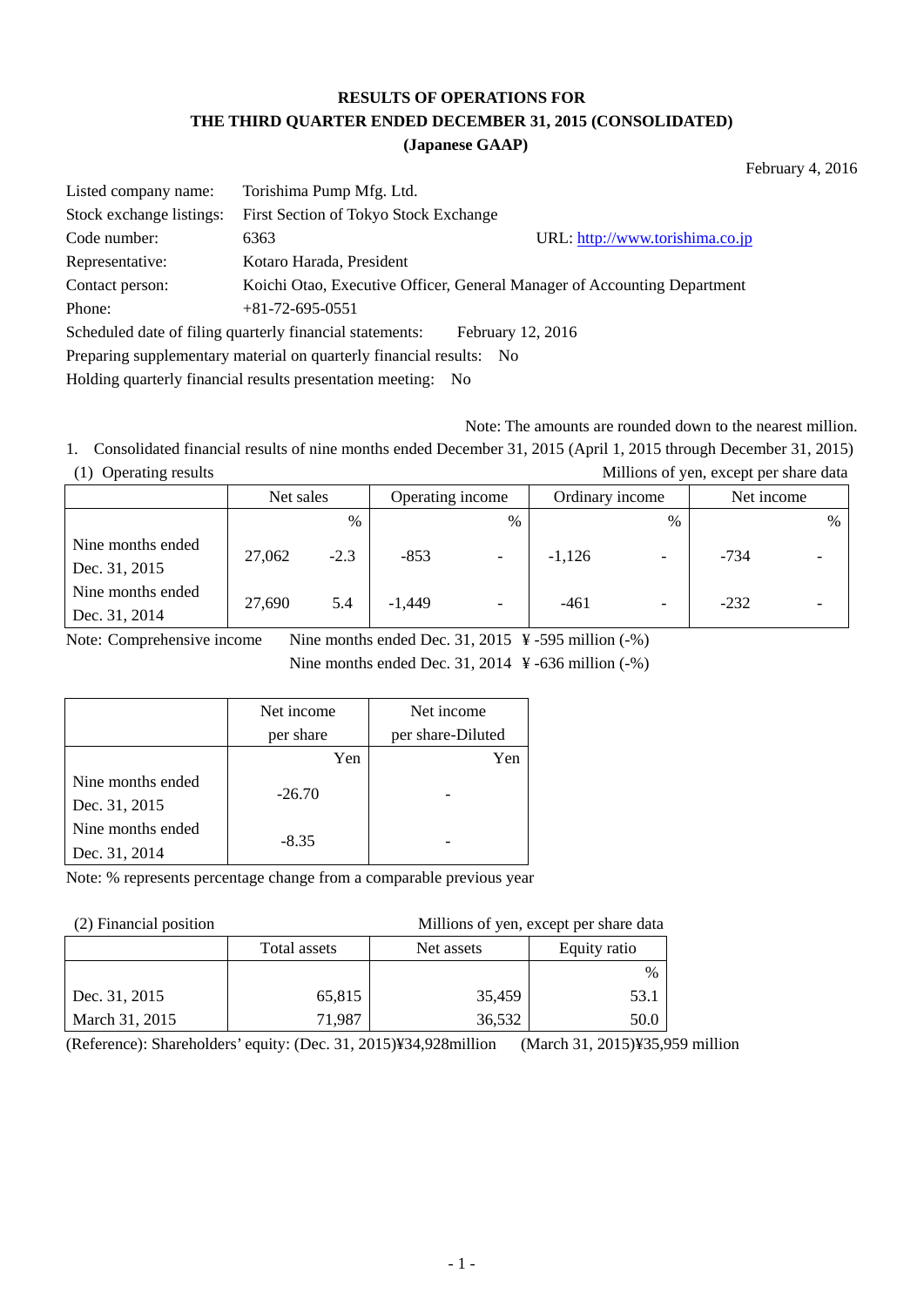### 2. Dividends

|                   | Dividends per share |                                                     |                          |      |       |  |  |  |  |
|-------------------|---------------------|-----------------------------------------------------|--------------------------|------|-------|--|--|--|--|
|                   | End of 1Q           | End of 2Q<br>End of 3Q<br>Fiscal year end<br>Annual |                          |      |       |  |  |  |  |
|                   | Yen                 | Yen                                                 | Yen                      | Yen  | Yen   |  |  |  |  |
| FY2014            | -                   | 9.00                                                |                          | 9.00 | 18.00 |  |  |  |  |
| FY2015            | -                   | 9.00                                                | $\overline{\phantom{0}}$ |      |       |  |  |  |  |
| FY2015 (Forecast) |                     |                                                     |                          | 9.00 | 18.00 |  |  |  |  |

Note: Revision of forecast for dividend during this quarter: No

#### 3. Forecast for the fiscal year ending March 31, 2016 Millions of yen, except per share data

| TURCASE TOT the fiscal year chung ividien 31, 2010 |                               |         |                 |               |            |         |                      |      | TVIIIIOIIS OF VUII, CACUPE PUI SHAFU GALA |  |
|----------------------------------------------------|-------------------------------|---------|-----------------|---------------|------------|---------|----------------------|------|-------------------------------------------|--|
|                                                    | Net sales<br>Operating income |         | Ordinary income |               | Net income |         | Net income per share |      |                                           |  |
|                                                    |                               | $\%$    |                 | $\frac{0}{0}$ |            | $\%$    |                      | $\%$ | Yen                                       |  |
| Annual                                             | 41,000                        | $-11.8$ | 700             | 74.8          | 300        | $-62.2$ | 500                  | 23.3 | 18.17                                     |  |

Note1: % represents percentage change from a previous year

Note2: Revision of the forecast during this quarter: Yes

#### 4. Others

- (1) Changes in significant subsidiaries during this period: No New: - Excluded: -
- (2) Adoption of special accounting methods for presenting quarterly consolidated financial statements: Yes (For further details, please refer to page 3, "(2) Adoption of special accounting methods for presenting quarterly consolidated financial statements".)
- (3) Changes in accounting principles, accounting estimates and correction of prior period errors
	- ① Changes of accounting principles due to revisions of accounting standards: Yes
	- ② Changes of accounting principles other than the above: No
	- ③ Changes in accounting estimates: No
	- ④ Correction of prior period errors: No

(4) Number of shares outstanding (Common stock)

- ① Number of shares outstanding at period end (including treasury stock) (April 1 – Dec. 31, 2015) 29,889,079 (March 31, 2015) 29,889,079
- ② Number of treasury stock at period end (April 1 – Dec. 31, 2015) 2,371,037 (March 31, 2015) 2,401,805
- ③ Weighed-average number of shares outstanding over the period (April 1 – Dec. 31, 2015) 27,508,927 (April 1 – Dec. 31, 2014) 27,813,451

-Information regarding the implementation of quarterly review procedure

 These quarterly financial results do not fall within the scope of the Quarterly Review Procedures referenced in the Financial Instruments and Exchange Act. At the time of disclosure of the quarterly financial results, the Group was in the process of implementing the quarterly review procedures for its quarterly financial statements.

-Explanation for adequate utilization of the forecast, and other note

 Forecast shown above is based on information available as of the issuing date of this report and assumptions that we consider as reasonable, and therefore the actual results may differ from these forecasted figures due to various unknown factors. For matters related to the above forecast, please refer to page 3, "(3) Qualitative information on consolidated earnings forecasts".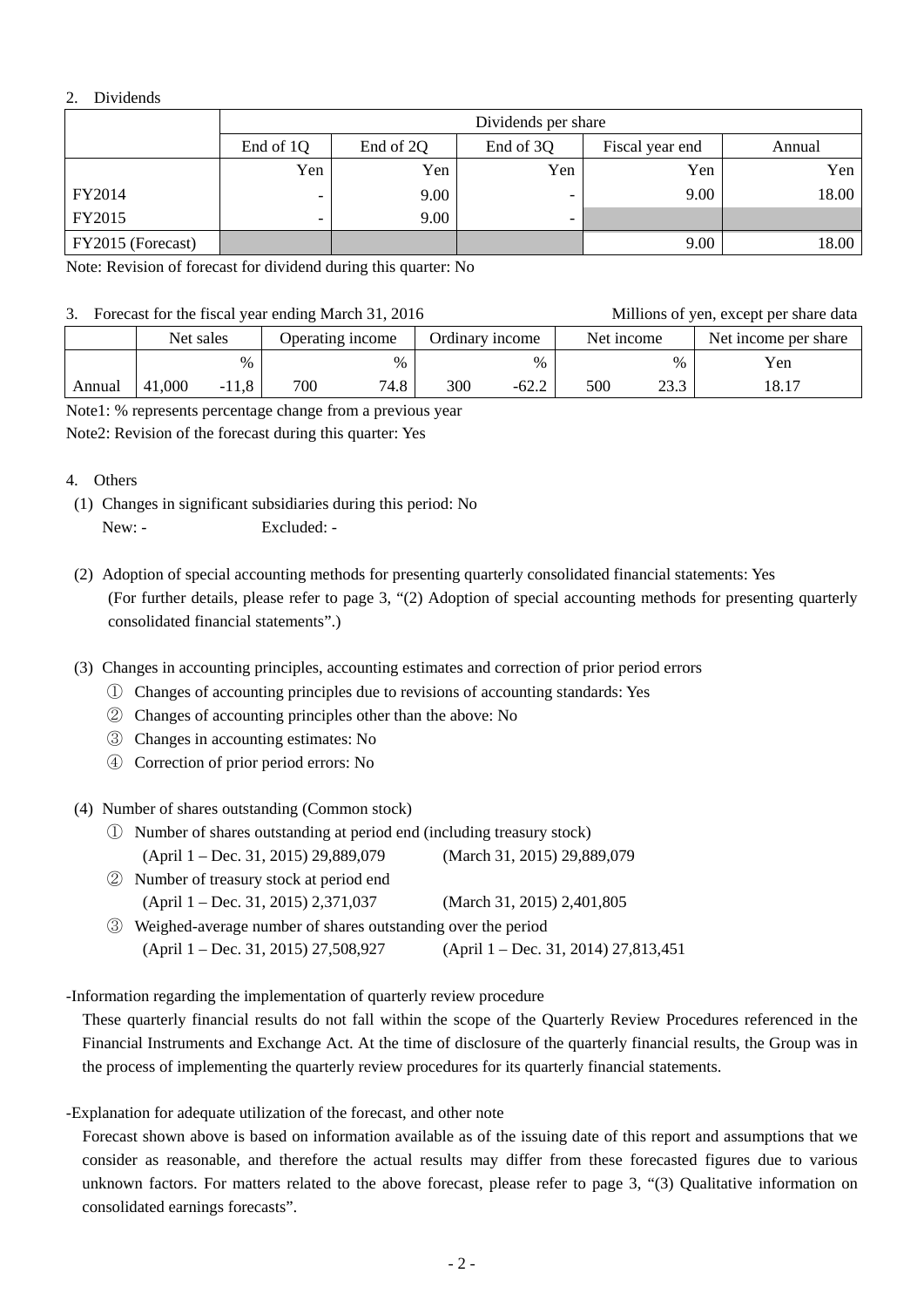# Contents

| 1. | Qualitative information, Financial Statements, etc.                                                                      |
|----|--------------------------------------------------------------------------------------------------------------------------|
|    |                                                                                                                          |
|    |                                                                                                                          |
|    | (3)                                                                                                                      |
| 2. | Other information                                                                                                        |
|    |                                                                                                                          |
|    | Adoption of special accounting methods for presenting quarterly consolidated financial statements ------------- 6<br>(2) |
|    | (3)                                                                                                                      |
| 3. | Consolidated quarterly financial statement                                                                               |
|    | (1)                                                                                                                      |
|    |                                                                                                                          |
|    | Consolidated quarterly statement of comprehensive income (April 1 – December 31, 2015) ----------------------10          |
|    | (3)                                                                                                                      |
|    | (4)                                                                                                                      |
| 4. | Additional information                                                                                                   |
|    |                                                                                                                          |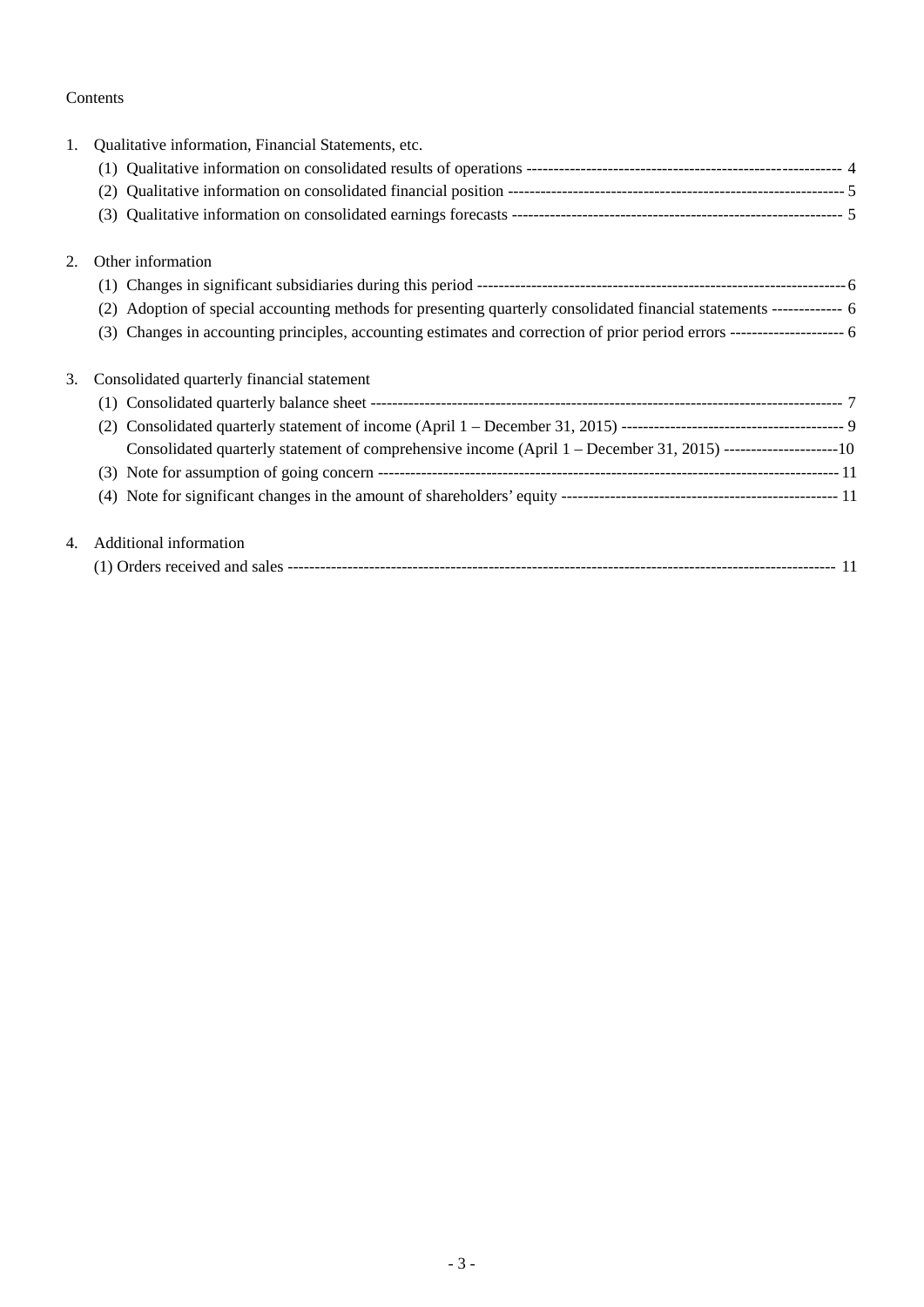- 1. Qualitative information, Financial Statements, etc.
	- (1) Qualitative information on consolidated results of operations

During the third quarter of the FY2015, in the U.S., The export and manufacturing showed a sluggish trend due to the appreciation of the US dollar and a sharp drop of oil prices despite a steadily continuing consumer spending. In addition, the announcement of the end of zero-interest-rate policy maintained since 2008 limited its economic recovery to modest level with fear of downward market trend.

In Europe, although there was little sign of full-swing recovery due to concerns about Syrian refugee crisis and threat of terrorism, the export to outside EU steadily grew with the weak Euro. However, economic growth in emerging countries centering on China was weakening further, resulting in the uncertain outlook in the whole world.

In Japan, the economic condition was also unpredictable for the following reasons: The Nikkei Stock Average plunged to 16,000 yen-level due to concerns about implications of tapering monetary easing in the U.S, a sharp drop of the oil prices, and weakening emerging market economies. The yen appreciated to the 117 yen against dollar. The export did not show the strong trend due to the negative impact of sluggish emerging market economies centering on China and weak spending on plants and equipment resulting from uncertainty of the world economy.

The pump manufacturing industry remained steady demand for water- and energy-related infrastructural projects particularly overseas. However competition for orders in the industry continued to be severe for the following reasons; The economy in emerging countries centering on China was weak. Capital expenditure for plants, equipment and public works was slow. The Middle East economy was uncertain due to the collapse in oil prices.

Orders received during the third quarter of the FY2015 (April 1, 2015-Dec. 31, 2015) increased by ¥12,583 million from the same period last year to ¥46,240 million. Orders received from domestic public sector increased by ¥4,779 million from the same period last year to ¥14,542 million, orders received from domestic private sector increased by ¥1,584 million from the same period last year to ¥6,125 million, and orders received from overseas sector increased by  $\frac{1}{26}$ ,  $\frac{219}{21}$  million from the same period last year to  $\frac{1}{25}$ ,  $\frac{571}{27}$  million.

Net sales during the third quarter of the FY2015 (April 1, 2015-Dec. 31, 2015) decreased by ¥628 million from the same period last year to ¥27,062 million. Operating losses during the third quarter of the FY2015 (April 1, 2015-Dec. 31, 2015) amounted to ¥853 million (operating losses during the same period last year were ¥1,449million). The ratio of operating income to net sales amounted to -3.2%.

Ordinary losses during the third quarter of the FY2015 amounted to ¥1,126million (ordinary losses during the same period last year were ¥461 million) due to foreign exchange losses of ¥673 million posted as non-operating loss despite a gain on redemption of investment securities of ¥300 million posted as non-operating income. The ratio of ordinary income to net sales amounted to -4.2%.

Net losses during the third quarter of the FY2015 amounted to ¥734 million (net losses during the same period last year were ¥232million). The ratio of net income to net sales amounted to -2.7%. Net loss per share amounted to ¥26.70. From the first quarter under review, the Group is applying the Accounting Standard for Business Combinations (ASBJ Statement No. 21; September 13, 2013) etc. Under the accounting standard applied, net loss is presented as "loss attributable to owners of parent."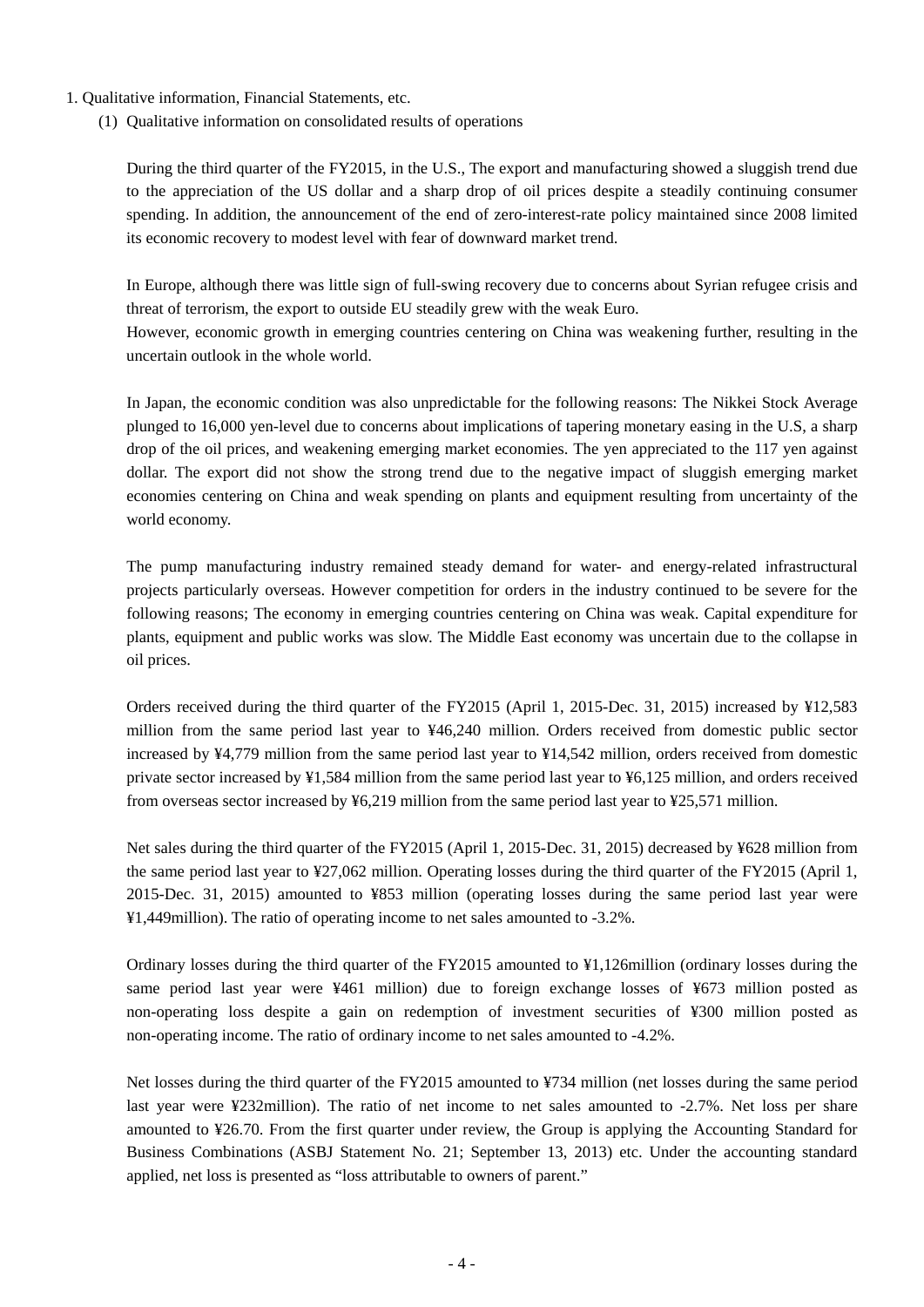(2) Qualitative information on consolidated financial position

At the end of the third quarter (Dec. 31, 2015), the Group's total assets amounted to ¥65,815 million, ¥6,171 million lower than at the end of the previous fiscal year (March 31, 2015). Principal changes in asset items included a decline in notes and accounts receivable-trade of ¥6,529 million, and a decline in investment securities of ¥380 million despite an increase in work in process of ¥1,455 million

Total liabilities amounted to ¥30,355 million, ¥5,099 million lower than at the end of the previous fiscal year. Principal changes in liability items included and a decrease in notes and accounts payable-trade of ¥4,413 million and a decrease in short-term loans payable of ¥1,872 million despite an increase in advances received of ¥894 million

Net assets amounted to ¥35,459million, ¥1,072 million lower than at the end of the previous fiscal year. Principal changes in net asset items included a decrease in foreign currency translation adjustment of ¥244 million.

(3) Qualitative information on consolidated earnings forecasts

In light of business results during the third quarter of the FY2015, Torishima Pump Mfg. Co., Ltd. (hereinafter "the Company") amended forecasts for the fiscal year ending March 31, 2016 announced on May 12, 2015 as below.

Forecast shown below is based on information available as of the issuing date of this report and assumptions that we consider as reasonable, and therefore the actual results may differ from these forecasted figures due to various unknown factors.

The consolidated financial forecasts for FY 2015 (April 1, 2015 through March 31, 2016)

(Millions of yen)

|                           |           |                  |                 | (1)        |
|---------------------------|-----------|------------------|-----------------|------------|
|                           | Net sales | Operating income | Ordinary income | Net income |
| Previous forecasts (A)    | 43,000    | 000,1            | 1,400           | 1,000      |
| New forecasts $(B)$       | 41,000    | 700              | 300             | 500        |
| Amount changed $(B - A)$  | $-2,000$  | $-300$           | $-1,100$        | $-500$     |
| % of change               | $-4.7$    | $-30.0$          | $-78.6$         | $-50.0$    |
| Results of a year earlier | 46,501    | 400              | 793             | 405        |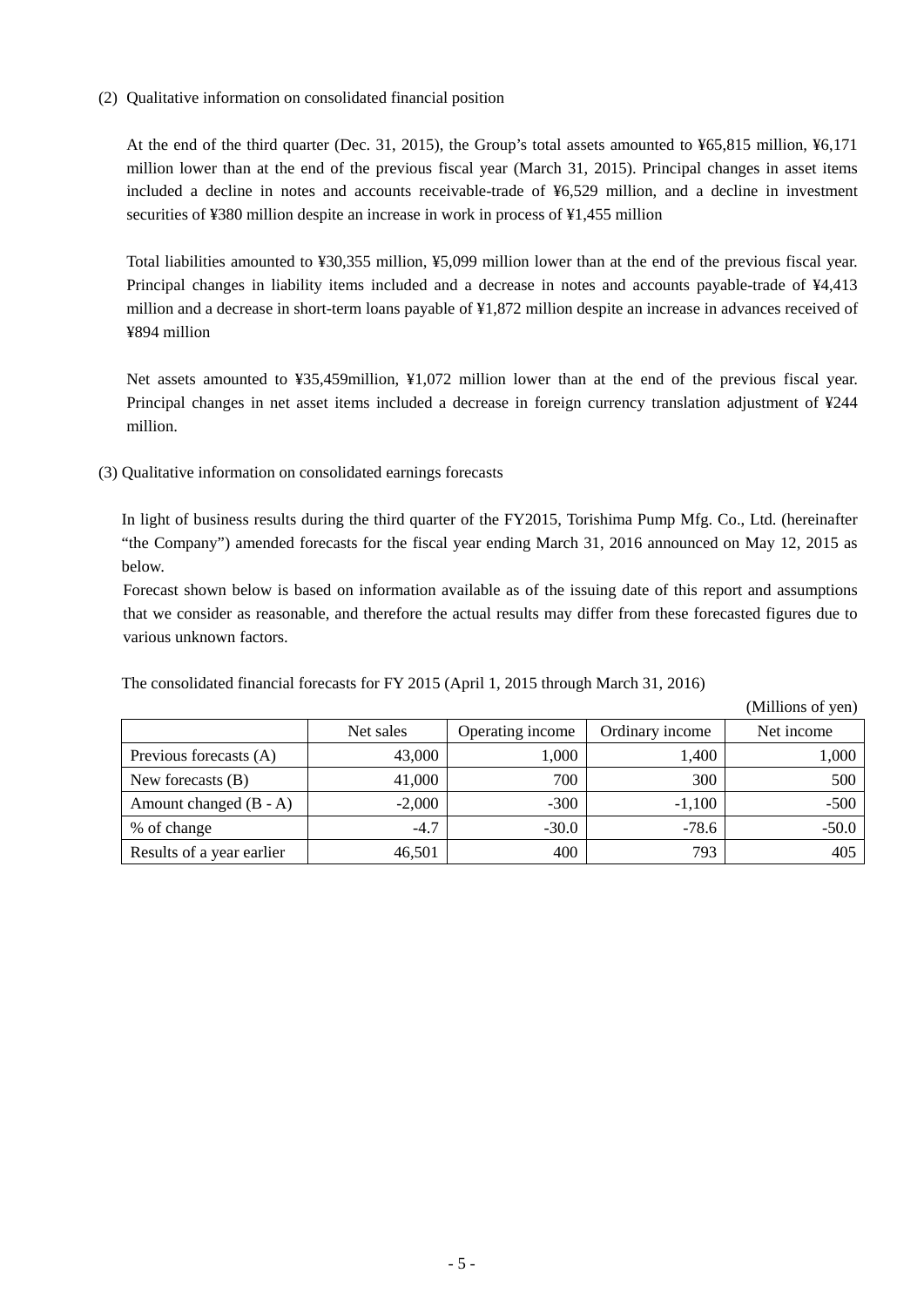### 2. Other information

- (1) Changes in significant subsidiaries during this period (Oct 1, 2015-Dec 31, 2015) No items to report
- (2) Adoption of special accounting methods for presenting quarterly consolidated financial statements In determining tax expenses, the effective tax rate after application of tax effect accounting for income before income taxes for the consolidated fiscal year, inclusive of the third quarter of consolidated FY2015, has been estimated in a rational manner, and tax expenses have been calculated by multiplying the quarterly income before income taxes and adjustments by this estimated effective tax rate.

However, we use the statutory effective tax rate in cases where the estimated effective tax rate is unavailable.

#### (3) Changes in accounting principles, accounting estimates and correction of prior period errors

#### **Application of Accounting Standard for Business Combinations, etc.**

Effective April 1, 2015, the Company has applied "Accounting Standard for Business Combinations" (Accounting Standards Board of Japan (ASBJ) Statement No. 21 issued on September 13, 2013), "Accounting Standard for Consolidated Financial Statements" (ASBJ Statement No. 22 issued on September 13, 2013) and "Accounting Standard for Business Divestitures" (ASBJ Statement No. 7 issues on September 13, 2013). As a result, the accounting method was changed to record the difference arising from changes in the equity in subsidiaries under ongoing control of the Company as capital surplus, and acquisition-related costs as expenses for the fiscal year in which they are incurred. In addition, with respect to any business combination entered into on or after the first day of the first quarter under review, the accounting method was changed to reflect adjustments to the allocation of acquisition cost under provisional accounting treatment on the consolidated financial statements of the quarterly financial period in which the relevant business combinations became or will become effective. Furthermore, the presentation of quarterly net income, etc., was changed, and "minority interests" was changed to "non-controlling interests." In order to reflect the changes in the presentation, certain reclassifications have been made to the quarterly consolidated financial statements with respect to the second quarter of the previous fiscal year.

The Company has applied the Accounting Standard for Business Combinations, etc. in accordance with transitional provisions in paragraph 58-2(4) of the Accounting Standard for Business Combinations, paragraph 44-5(4) of the Accounting Standard for Consolidated Financial Statements and paragraph 57-4(4) of the Accounting Standard for Business Divestitures, prospectively on April 1, 2015.

As a result, operating loss and ordinary loss during the third quarter under review increased ¥0 million respectively. Net loss before income taxes and minority interests decreased by ¥39 million. Capital surplus at the end of the second quarter under review decreased by ¥38 million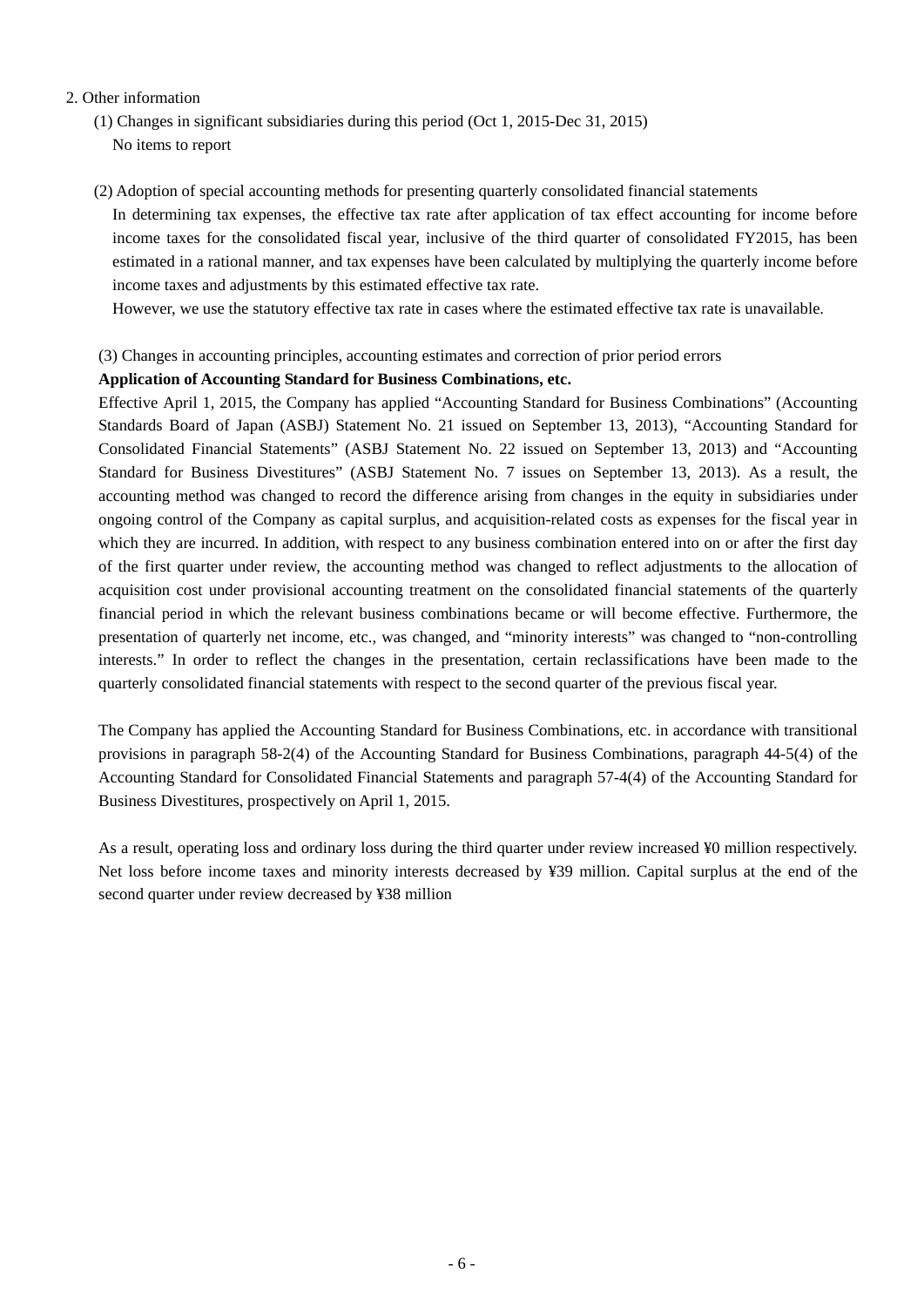3. Consolidated quarterly financial statement

(1) Consolidated quarterly balance sheet

|                                       |                                             | (Millions of yen)                                  |
|---------------------------------------|---------------------------------------------|----------------------------------------------------|
|                                       | End of previous<br>consolidated fiscal year | End of the third quarter<br>of consolidated FY2015 |
|                                       | (March 31, 2015)                            | (December 31, 2015)                                |
| Assets                                |                                             |                                                    |
| Current assets                        |                                             |                                                    |
| Cash and deposits                     | 4,439                                       | 4,956                                              |
| Notes and accounts receivable - trade | 26,616                                      | 20,086                                             |
| Merchandise and finished goods        | 248                                         | 263                                                |
| Work in process                       | 6,655                                       | 8,110                                              |
| Raw materials and supplies            | 1,934                                       | 1,832                                              |
| Advance payments - trade              | 812                                         | 268                                                |
| Deferred tax assets                   | 905                                         | 1,139                                              |
| Other                                 | 1,376                                       | 1,306                                              |
| Allowance for doubtful accounts       | $\triangle 84$                              | $\triangle$ 167                                    |
| Total current assets                  | 42,904                                      | 37,797                                             |
| Non-current assets                    |                                             |                                                    |
| Property, plant and equipment         | 10,611                                      | 10,162                                             |
| Intangible assets                     | 2,295                                       | 2,170                                              |
| Investments and other assets          |                                             |                                                    |
| Investment securities                 | 14,323                                      | 13,943                                             |
| Other                                 | 2,075                                       | 2,246                                              |
| Allowance for doubtful accounts       | $\triangle 223$                             | $\triangle$ 504                                    |
| Total investments and other assets    | 16,175                                      | 15,685                                             |
| Total non-current assets              | 29,082                                      | 28,017                                             |
| Total assets                          | 71,987                                      | 65,815                                             |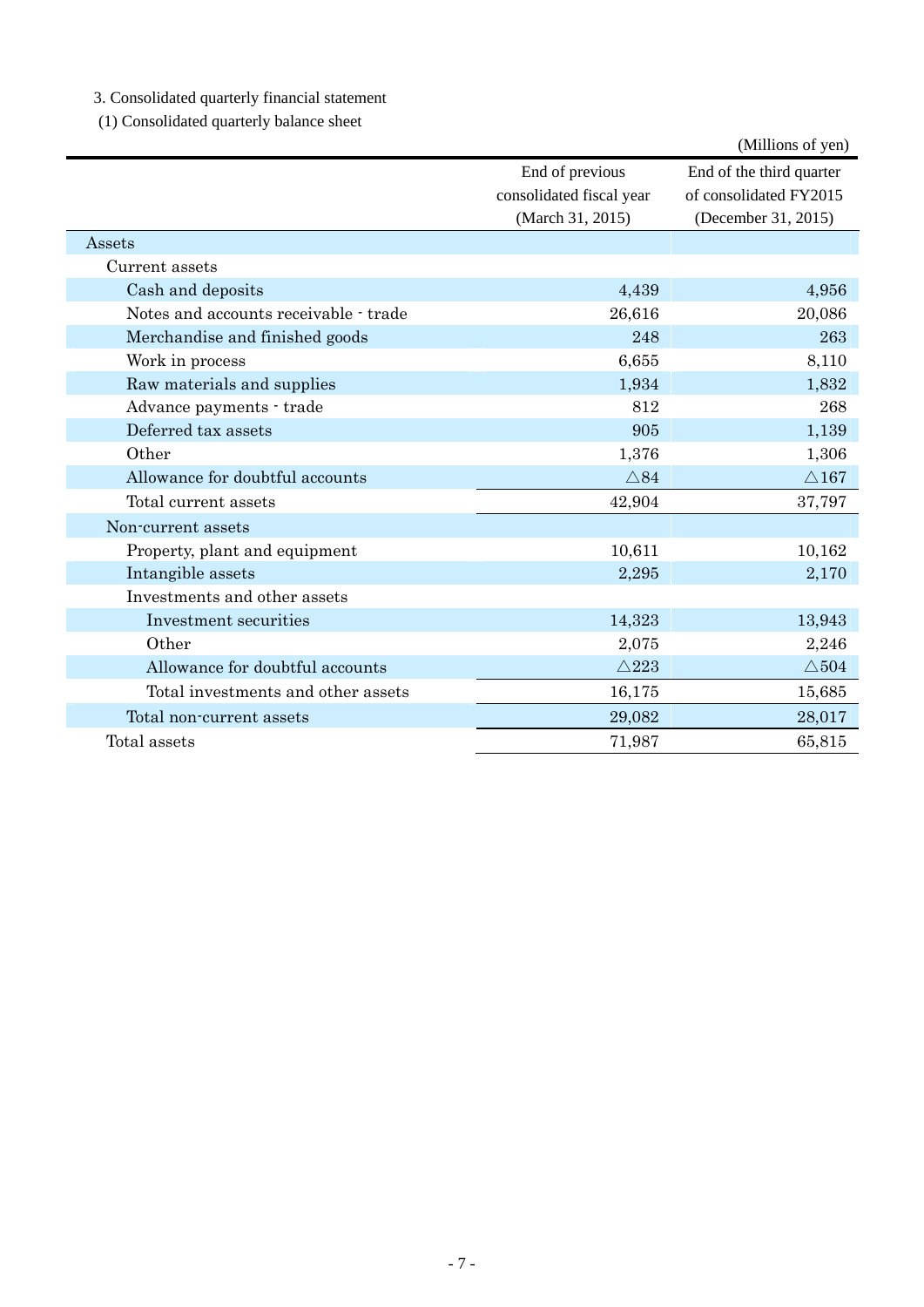|                                              |                          | (Millions of yen)        |
|----------------------------------------------|--------------------------|--------------------------|
|                                              | End of previous          | End of the third quarter |
|                                              | consolidated fiscal year | of consolidated FY2015   |
|                                              | (March 31, 2015)         | (December 31, 2015)      |
| Liabilities                                  |                          |                          |
| Current liabilities                          |                          |                          |
| Notes and accounts payable - trade           | 10,110                   | 5,696                    |
| Short-term loans payable                     | 8,356                    | 6,483                    |
| Income taxes payable                         | 111                      | 187                      |
| Advances received                            | 1,812                    | 2,706                    |
| Provision for bonuses                        | 683                      | 356                      |
| Provision for product warranties             | 636                      | 569                      |
| Provision for loss on construction contracts | 436                      | 304                      |
| Other                                        | 2,994                    | 2,536                    |
| Total current liabilities                    | 25,140                   | 18,842                   |
| Non-current liabilities                      |                          |                          |
| Long-term loans payable                      | 8,782                    | 10,004                   |
| Provision for directors' retirement benefits | 12                       | 13                       |
| Net defined benefit liability                | 249                      | 252                      |
| Other                                        | 1,270                    | 1,242                    |
| Total non-current liabilities                | 10,314                   | 11,513                   |
| Total liabilities                            | 35,454                   | 30,355                   |
| Net assets                                   |                          |                          |
| Shareholders' equity                         |                          |                          |
| Capital stock                                | 1,592                    | 1,592                    |
| Capital surplus                              | 7,828                    | 7,800                    |
| Retained earnings                            | 24,650                   | 23,421                   |
| Treasury shares                              | $\triangle$ 1,499        | $\triangle 1,479$        |
| Total shareholders' equity                   | 32,573                   | 31,334                   |
| Accumulated other comprehensive income       |                          |                          |
| Valuation difference on available-for-sale   |                          |                          |
| securities                                   | 1,614                    | 1,736                    |
| Deferred gains or losses on hedges           | $\triangle 456$          | $\triangle 86$           |
| Foreign currency translation adjustment      | 1,503                    | 1,259                    |
| Remeasurements of defined benefit plans      | 725                      | 683                      |
| Total accumulated other comprehensive        |                          |                          |
| income                                       | 3,386                    | 3,593                    |
| Subscription rights to shares                | 109                      | 94                       |
| Non-controlling interests                    | 463                      | 436                      |
| Total net assets                             | 36,532                   | 35,459                   |
| Total liabilities and net assets             | 71,987                   | 65,815                   |
|                                              |                          |                          |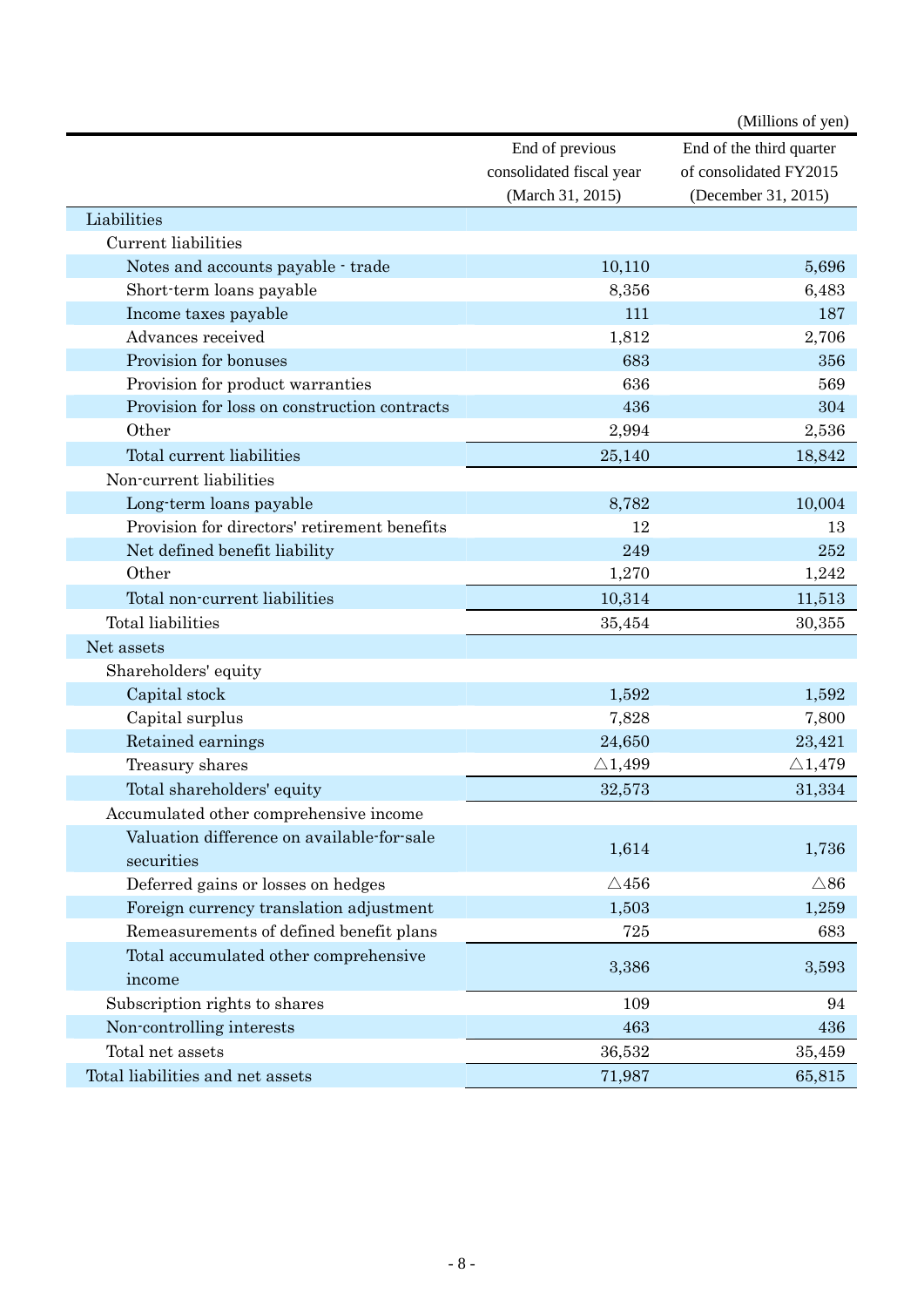(2) Consolidated quarterly statement of income

(April 1 – December 31, 2015)

|                                                 |                      | (Millions of yen)    |
|-------------------------------------------------|----------------------|----------------------|
|                                                 | Third quarter ended  | Third quarter ended  |
|                                                 | December 31, 2014    | December 31, 2015    |
|                                                 | (April 1, 2014       | (April 1, 2015       |
|                                                 | - December 31, 2014) | - December 31, 2015) |
| Net sales                                       | 27,690               | 27,062               |
| Cost of sales                                   | 22,831               | 21,366               |
| Gross profit                                    | 4,859                | 5,695                |
| Selling, general and administrative expenses    | 6,308                | 6,549                |
| Operating loss                                  | $\triangle$ 1,449    | $\triangle 853$      |
| Non-operating income                            |                      |                      |
| Dividend income                                 | 191                  | 181                  |
| Foreign exchange gains                          | 914                  |                      |
| Gain on redemption of investment securities     |                      | 300                  |
| Rent income                                     | 94                   | 103                  |
| Other                                           | 163                  | 138                  |
| Total non-operating income                      | 1,365                | 723                  |
| Non-operating expenses                          |                      |                      |
| Interest expenses                               | 109                  | 112                  |
| Foreign exchange losses                         |                      | 673                  |
| Share of loss of entities accounted for using   | 125                  | 102                  |
| equity method                                   |                      |                      |
| Other                                           | 141                  | 108                  |
| Total non-operating expenses                    | 377                  | 997                  |
| Ordinary loss                                   | $\triangle$ 461      | $\triangle 1,126$    |
| Extraordinary income                            |                      |                      |
| Gain on sales of investment securities          | 42                   |                      |
| Gain on sales of shares of subsidiaries and     |                      | 201                  |
| associates                                      |                      |                      |
| Total extraordinary income                      | 42                   | 201                  |
| <b>Extraordinary losses</b>                     |                      |                      |
| Loss on sales of investment securities          |                      | 86                   |
| Total extraordinary losses                      |                      | 86                   |
| Loss before income taxes and minority interests | $\triangle$ 418      | $\triangle$ 1,011    |
| Income taxes                                    | $\triangle$ 276      | $\triangle$ 228      |
| Loss                                            | $\triangle 142$      | $\triangle$ 783      |
| Profit (loss) attributable to non-controlling   |                      |                      |
| interests                                       | 90                   | $\triangle 49$       |
| Loss attributable to owners of parent           | $\triangle 232$      | $\triangle 734$      |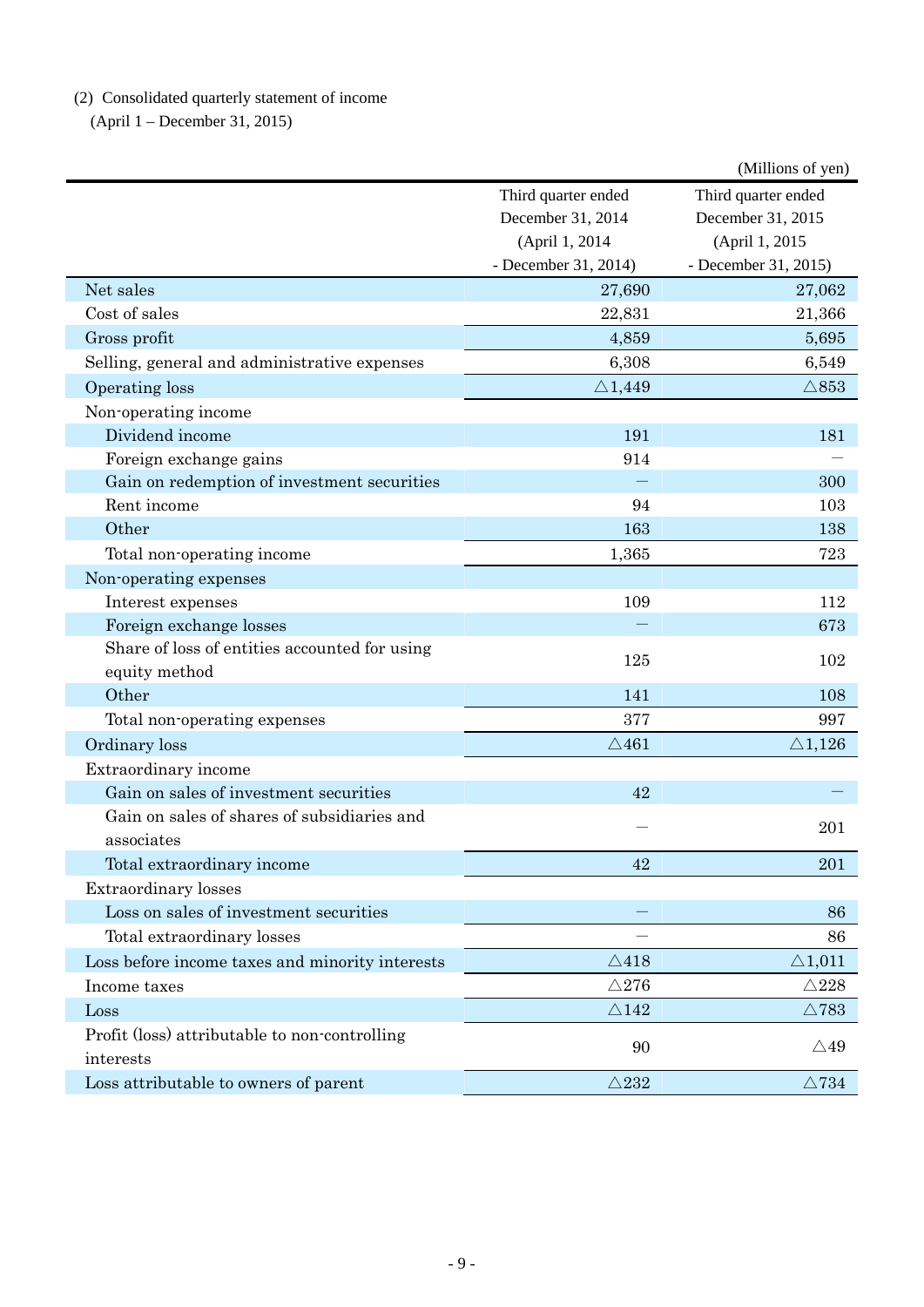Consolidated quarterly statement of comprehensive income (April 1 – December 31, 2015)

|                                                                                      |                      | (Millions of yen)    |
|--------------------------------------------------------------------------------------|----------------------|----------------------|
|                                                                                      | Third quarter ended  | Third quarter ended  |
|                                                                                      | December 31, 2014    | December 31, 2015    |
|                                                                                      | (April 1, 2014       | (April 1, 2015)      |
|                                                                                      | - December 31, 2014) | - December 31, 2015) |
| Loss                                                                                 | $\triangle$ 142      | $\triangle$ 783      |
| Other comprehensive income                                                           |                      |                      |
| Valuation difference on available-for-sale                                           | 190                  | 122                  |
| securities                                                                           |                      |                      |
| Deferred gains or losses on hedges                                                   | $\triangle$ 541      | 370                  |
| Foreign currency translation adjustment                                              | $\triangle 192$      | $\triangle 253$      |
| Remeasurements of defined benefit plans, net<br>of tax                               | $\triangle 2$        | $\triangle 41$       |
| Share of other comprehensive income of<br>entities accounted for using equity method | 51                   | $\triangle 9$        |
| Total other comprehensive income                                                     | $\triangle 494$      | 187                  |
| Comprehensive income                                                                 | $\triangle 636$      | $\triangle$ 595      |
| Comprehensive income attributable to                                                 |                      |                      |
| Comprehensive income attributable to owners<br>of parent                             | $\triangle$ 712      | $\triangle 527$      |
| Comprehensive income attributable to                                                 |                      |                      |
| non-controlling interests                                                            | 75                   | $\triangle68$        |